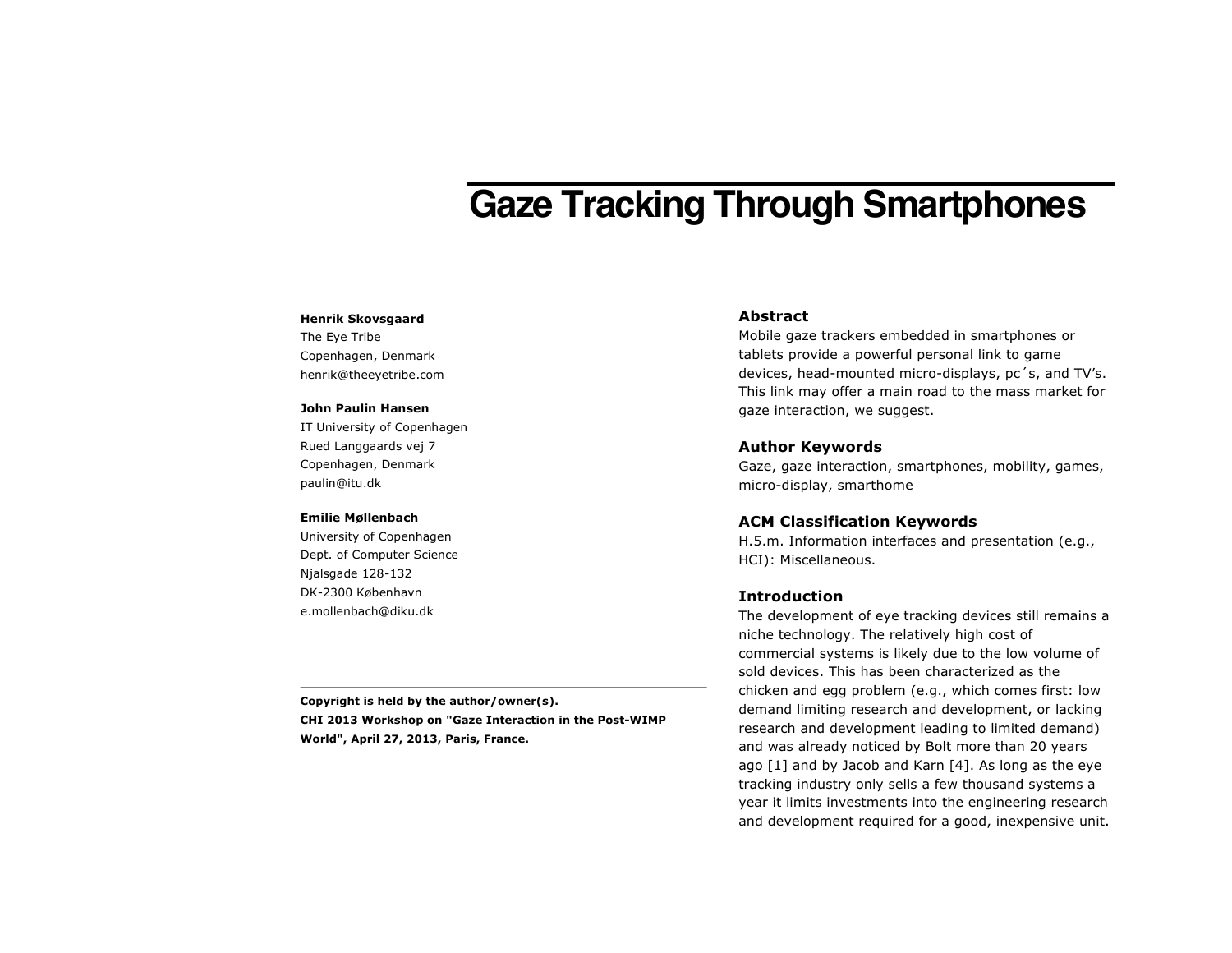

**Figure 1:** Cradle with a built-in camera and light sources designed to fit a modern smartphone.

Ideally, a mass-market demand would lower the cost of a system to a fraction of what it is today. One way of achieving this is by including the technology in popular consumer products such as game consoles, laptops and modern smartphones. In order to lower the cost of the system, the demand within the existing user base (e.g., people with motor skill disabilities,, market research, cognitive psychology etc.) should either be dramatically increased or new user groups should be found [3].

In order to achieve this, developers must create one or more killer apps to boost the market. Recent years have seen increased interest in non-traditional input modalities, particularly in the games market. For example, the Wii game console uses whole body movement as input. We believe that the potential for eye movement measures to increase immersion in game play is clear, and achievable. Such applications of eye tracking would greatly increase the sale-ability of gaze trackers, particularly low-cost systems and systems based on existing hardware such as web- or phone-cams.

Mobile gaze tracking from a smartphone or a tablet may become an important link to entertainment and smart-home systems. Imagine that the private smartphone holds our individual eye data (i.e., calibration data, iris pattern, etc.) and provide you gaze interaction with relevant other devices through a common protocol (e.g., Bluetooth or Wi-Fi). In this paper, we would like to suggest a couple of use-cases for gaze interaction delivered from smartphones.

#### **Gaze interaction through smartphones**

New generations of mobile phones are essentially small laptop computers with multiple processors and built-in

camera(s). Miluzzo et al. [6] demonstrated the concept of gaze interaction with smartphones by implementing a simple real-time eye tracking algorithm on a Nokia N810, using the camera's built-in low-resolution camera.

We envision that owners of different types of smartphones in the near future may be able to buy a \$50 cradle consisting of a built-in camera and infrared light sources as sketched in Figure 1. This setup demonstrates the potential of working as a small, independent, flexible eye-tracking system. This could, for example, be coupled with a computer using a standard-size monitor with more available screen estate and larger interactive elements. Here, we envision that the user simply just needs to turn on the phone's gaze tracking software and then place the phone below the monitor, effectively turning the PC into a fully functional eye tracking system. This would, for instance, allow for combined use of gaze and mouse on the PC (i.e., the MAGIC pointer concept suggested by Zhai et. al. [10]) and for gaming with gaze.

## **Gaze games**

We believe that the gaming industry holds a key potential to create mass-market applications using eyetracking as input. In the near future, remakes of wellknown casual games could reappear with support for gaze control (e.g., Angry Birds, Breakout). For the vast majority of gamers, this novelty will be appealing and entertaining - but potentially tiresome after some hours of play, if limited to gaze-only control only.

Gaze control in games could be applied either directly or indirectly. Directly means controlling objects on the screen, indirectly means that gaze is recorded and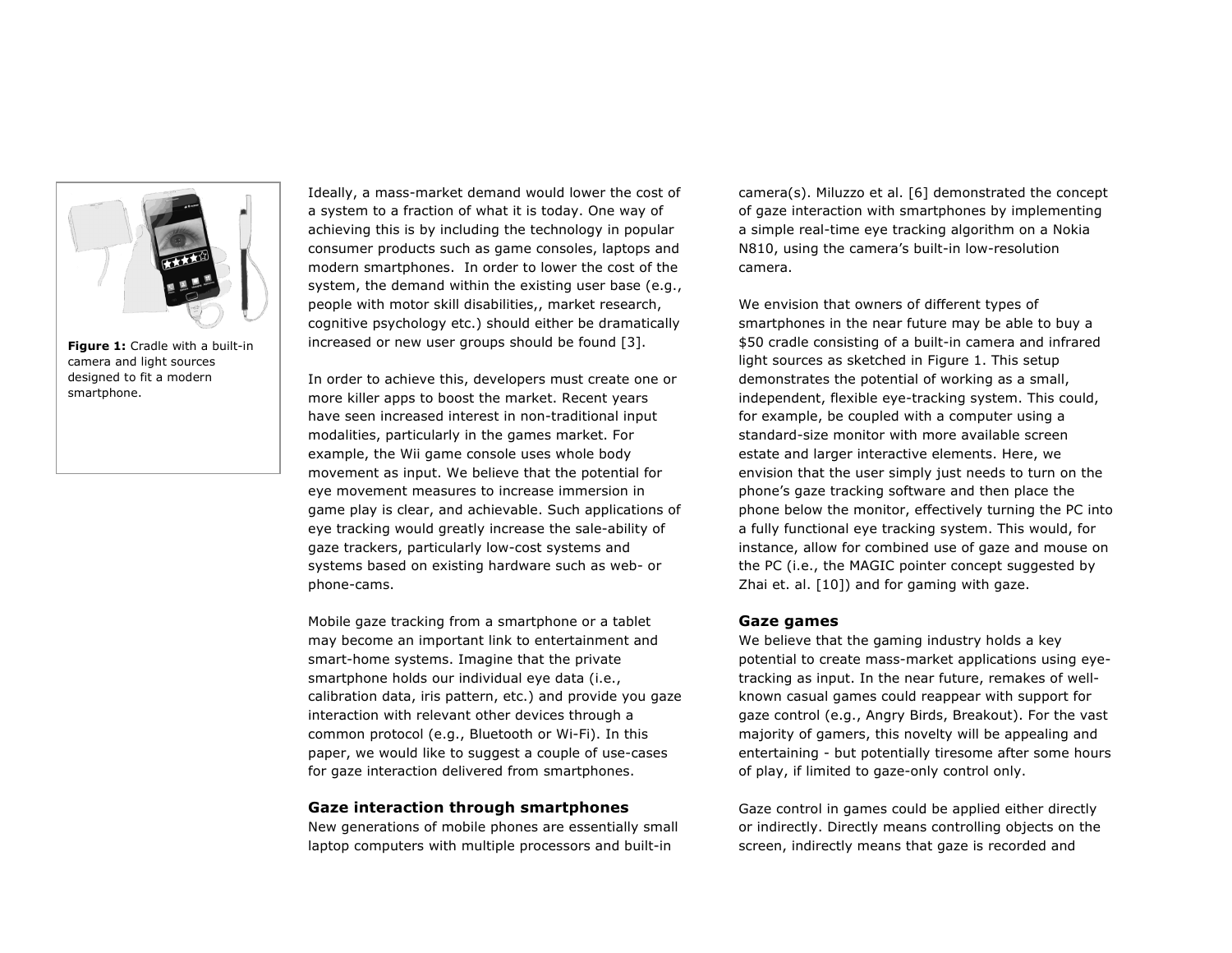

**Figure 2:** Playing your old favorite game on a smartphone or tablet could become the killer app for gaze interaction. This person plays Fruit Ninja with his eyes on a tablet.

interpreted without immediate visual feedback. Gamers may have a hard time accepting the limited accuracy provided by the eye tracker. In our opinion, game developers need to break away from the idea that gaze can only be used for direct pixel-precise pointing (e.g., as a sniper in a 3D shooter) and start using gaze as an indirect passive input in combination with traditional controls. Gaze can be used to communicate the attention from the player to the game engine or other gamers, and thus be used strategically in the gameplay design.

The concept of indirect gaze-awareness is not new in gaze-based research but it still has to be proven in mainstream applications such as gaming. Imagine a detective game where the player is able to intimidate witnesses, annoy the bad guy or even impress a beautiful girl, just by the way he looks at the screen. Imagine, that the actor you look at most in an opening scene becomes the main character in the coming scenes [9]. Or, imagine a first person shooter game where the system's agents can be more or less good at hiding based on knowing where the player is looking.

#### **Smart-home assistive technologies**

Eye-tracking technology on a smartphone also has the potential and flexibility to interact with everyday gazeenabled objects and change their state just by looking at them. Vertegaal [8] notes how the future of gaze aware interfaces is not limited to interactive elements on the computer, but rather to any object around us.

Pointing at inanimate objects in the environment is a useful and simple way of inferring meaning on to inanimate objects or to guide the hand and sight of someone else. Pointing to a glass of water can infer the

meaning of being thirsty. Pointing to a shelf in a bookcase can guide the hand of someone to pick up a specific book or CD. Eye tracking systems which place the gaze direction of the user in their direct environment, could facilitate direct object eye pointing If every item in the user's environment could be recognised by image recognition the user could simply eye point (look) at an item of interest and the system could convey this interest to the user's surroundings. This form of interaction could also translate into environmental control tasks, such as turning on the TV or a lamp simply by looking at the object [5]. One possible way to achieve this would be by use of smart glasses.

## **Gaze and smart glasses**

We expect gaze interaction via wearable displays to have a major impact on the spread of gaze interaction in the mainstream market. Wearable displays, although rarely used yet, are likely to become lightweight and discrete, minimizing their power consumption. Developers of gaze tracking systems have also begun exploring this avenue (e.g. San Agustin et. al. [7], Bulling and Gellersen [2]). Gaze interaction via wearable displays may be of relevance to a range of professionals. Doctors, for instance, could interact with medical records and images by gaze-attentive technology while examining a patient. Everyday gaze interactive wearable displays would replace the majority of activities that we currently perform with our fingers on a mobile phone, only there would be no need to pick it up or search for it in a pocket – the display would be right before our eyes and our hands would be free. Still, gaze data analysis and interface control would be conducted from the smartphone we carry with us–remotely connected to the smart glasses.